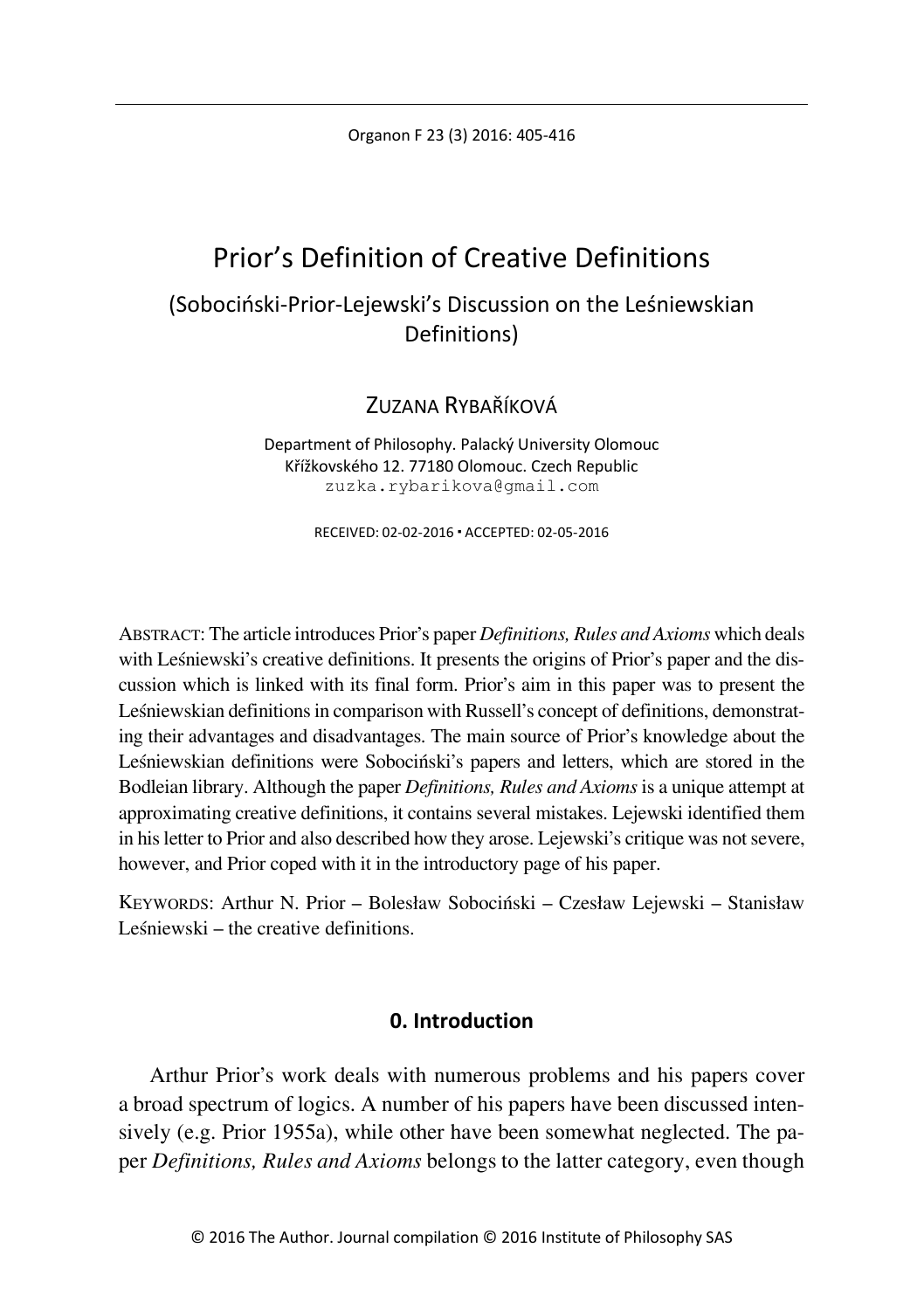it is not without interest (see Prior 1976). Prior presented an ambitious attempt to approximate the Leśniewskian definitions to logicians who were only familiar with the Russellian definitions in it, long before Rickey (1975) paper was published. This Prior's effort was quite brave but not entirely successful. It induced Lejewski's (1956) comment on Prior's paper which has the form of an autonomous paper, even though, as far as I know, Lejewski never published it.

The aim of my paper is to present an analysis of the paper *Definitions, Rules and Axioms* in order to identify the problematic points and explain the principles following Prior's correspondence with Lejewski and Sobociński. In particular, I would like to argue that at least some of them have roots in Prior's adoption of Sobociński's theory, which was not entirely in accordance with Leśniewski's theory. Furthermore, I would like to illustrate the broader problem of spreading Leśniewski's ideas among logicians, who were more familiar with Russell's system of logic, using this example. Firstly, Leśniewski's papers were not easily available (which is not the case any longer). Secondly, Leśniewski's system of logic was dissimilar to Russell's system of logic. This situation was known to Leśniewski's students and they discussed these dissimilarities intensively. They were at home, however, in Leśniewski's system and therefore sometimes failed to explain clearly all the troublesome features. This could lead logicians who based their knowledge about Leśniewski on his student's papers into misinterpretations.

Prior was acquainted with Leśniewski's system of logic through works of Łukasiewicz. Łukasiewicz used Leśniewski's axioms in his system of logic, which Prior used and praised for a certain period of his life (see, e.g., Prior 1952). It might have been Łukasiewicz who encouraged Prior to contact Sob-ociński and Lejewski. There is no written evidence in Łukasiewicz's letters<sup>[1](#page-1-0)</sup> that he did so, however, thus it might also have been Prior's own idea.

In Prior's archive, we find Sobociński's and Lejewski's letters but not Prior's responses. In 1953, Prior contacted Sobociński and the following year Prior also received Lejewski's first letter. Sobociński's letters contained a detailed expression of Leśniewski's system of logic, including several proofs.

<span id="page-1-0"></span> <sup>1</sup> Notwithstanding, Sobociński claimed in his first letter that Łukasiewicz asked him to send some offprints of his papers to Prior and Łukasiewicz (1953) mentioned Sobociński, when he claimed that Sobociński, his former student, was the editor of the Journal of Computing Systems.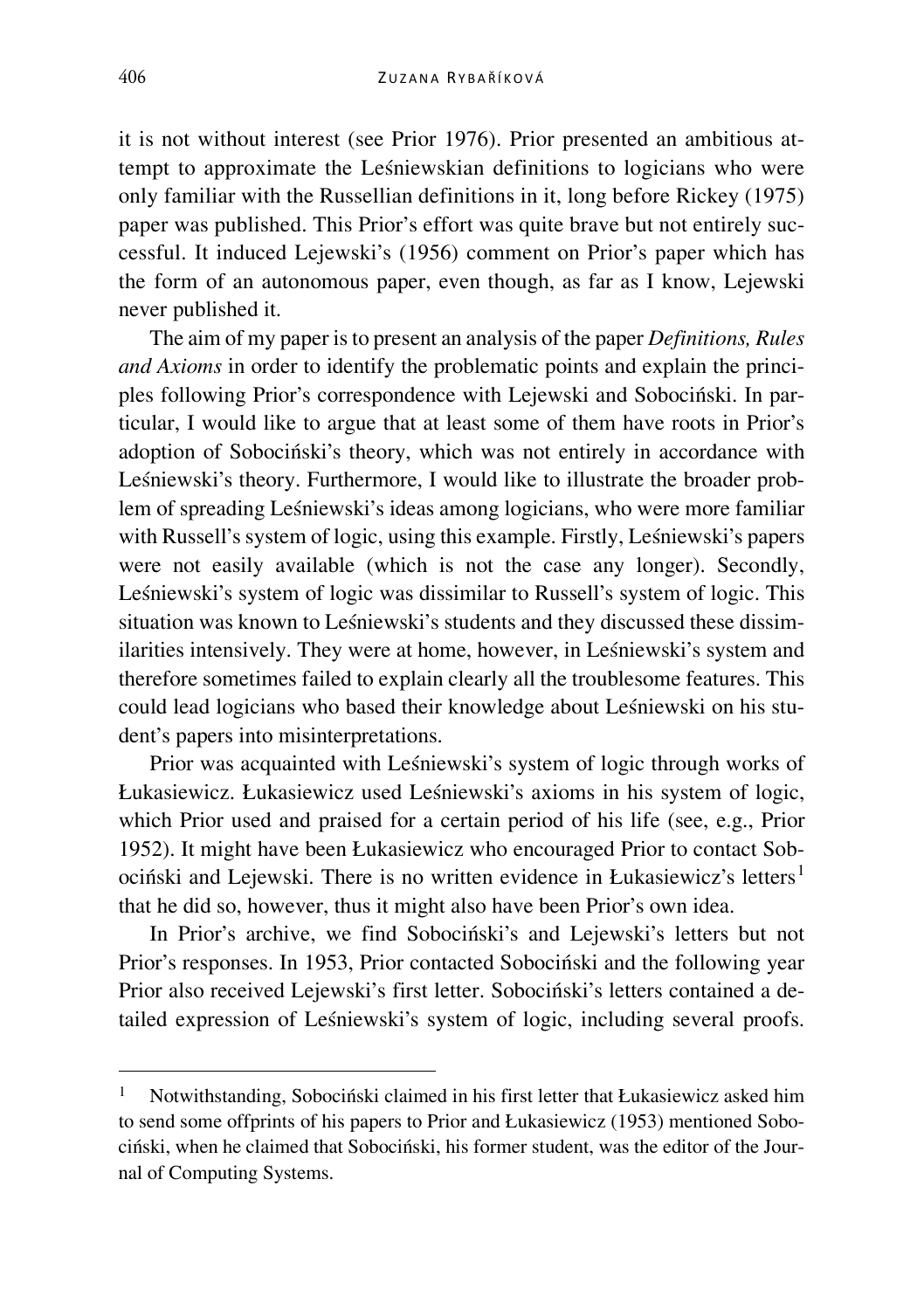Lejewski's letters are in general shorter and focused on a discussion of several features of Leśniewski's, Lejewski's or Prior's systems of logic. The Bodleian Library stores Sobociński's letters from 1953 to 1955 and then two letters from 1965, which Sobociński wrote as the editor of the Notre Dame Journal of Formal Logic. Lejewski and Prior exchanged several papers and sent comments to one other. Their letters are also more personal since they met several times and were also colleagues at Manchester University.

### **1. Creative definitions**

Rickey (1975, 273-274) points out that Leśniewski seems to be the first philosopher to have introduced the idea of creative definitions. Leśniewski did not discuss this topic in his papers, however, but presented his ideas in his lectures and used them in his Mereology, Ontology and Protothetic. This fact is not significant for Prior. He merely read the secondary sources of Leśniewski's ideas. However, it might have affected the different understanding of the concept, which arose between Sobociński and Lejewski. Namely, Sobociński developed Protothetic during Leśniewski's lifetime but also after Leśniewski's pre-mature death (see Sobociński 1998, 70-74). In his papers as well as in his letters to Prior, he did not differentiate between Leśniewski's ideas and his inventions, even though, he clearly expressed Tarski's contribution.

Leśniewski did not consider definitions to be abbreviations. Urbaniak (2014, 152) asserts that they are more axioms than definitions. Sobociński (1953a) claimed that the new semantical category could be introduced into theory via definitions. Since the variables of the newly introduced semantical category are contained in the creative definition, the semantical category can be used in theory. Sobociński maintained that this feature made Leśniewski's system of logic a growing system, to which new semantical categories could be added. He further pointed out that these definitions had to be based on the rules of a system.

The Leśniewskian definitions are creative, but as was mentioned before, there are established rules, which have to be fulfilled. In his second letter to Prior, Sobociński (1953b) demonstrated to Prior that the contradiction, which Prior encountered, was accounted for by his violation of certain rules. The definition had to specifically have the form of equivalence, in which the position of definiens and definiendum was strictly settled. Definiens is on the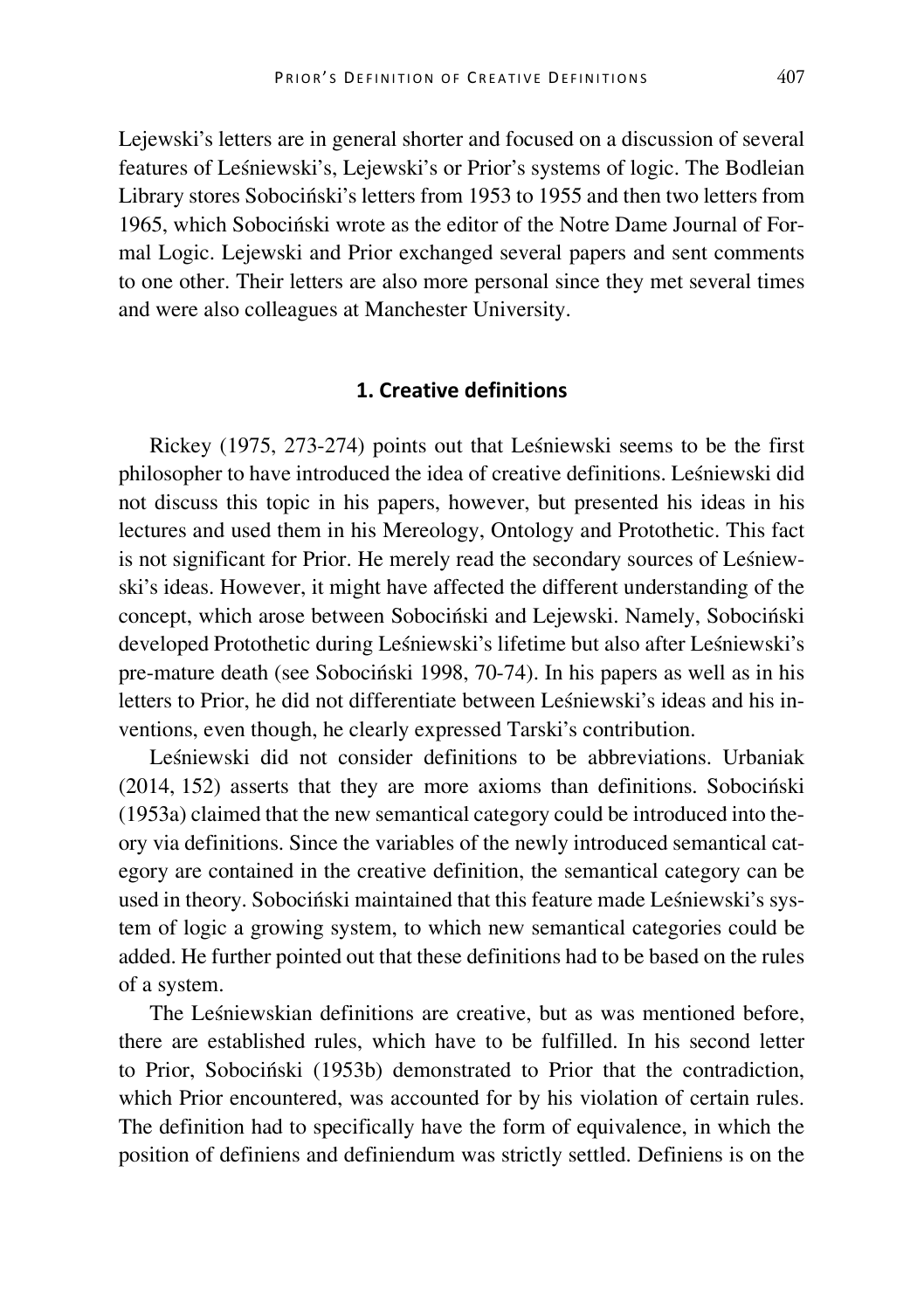right side and definiendum is on the left. [2](#page-3-0) The newly introduced term or entire category is consequently situated on the left side of the definition. There are also specific rules for protothetical and ontological definitions. Sobociński claimed:

1) In the protothetical definitions (in protothetic, ontology, a.s.o.) the first sign of definiendum *must be* a defined constant.

2) In the ontological definitions (in ontology, mereology a.s.o.) the fourth sign of definiendum must be a defined constant. Any of theses constants can be followed by a row of the different pairs of parentheses. In which parentheses there are included only the variables. Each of these variables must be different from the others and all must occur in the definiens and in the main quantifier of the definiendum. (Sobociński 1953b)

The form and the use of creative definitions are also presented in Sobociński's paper *An Investigation into Protothetic* (see Sobociński 1998) which brought additional information about the Leśniewskian definitions to Prior (cf. Prior 1955-1956, 199). Sobociński used creative definitions for introducing operators, for instance:

If the symbolic expression 'p d q' equivalent to '∼ (p ∨ q)', is introduced, so that

 $[pq]$ : p d q.≡.~ (p  $\vee$  q)

becomes a valid theorem, the following theses of protothetic can be established … (Sobociński 1998, 76-77)

Sobociński did not discuss the theory connected with creative definitions and its rules in detail in his paper. He did not even mention that he had handled creative definitions, but briefly presented that this was the way the new terms could be introduced to Protothetic.

Although Prior based his paper about the Leśniewskian definitions on the information provided by Sobociński's letters and paper, Lejewski (1958) also wrote a paper about the Leśniewskian definitions. It was Lejewski's paper *On Implicational Definitions*, which consisted of part of his dissertation. Lejewski provided there a propositional calculus based on the implication as a sole prim-

<span id="page-3-0"></span><sup>&</sup>lt;sup>2</sup> For a detailed expression of Leśniewski's definitions, see Miéville (2009, 29-59).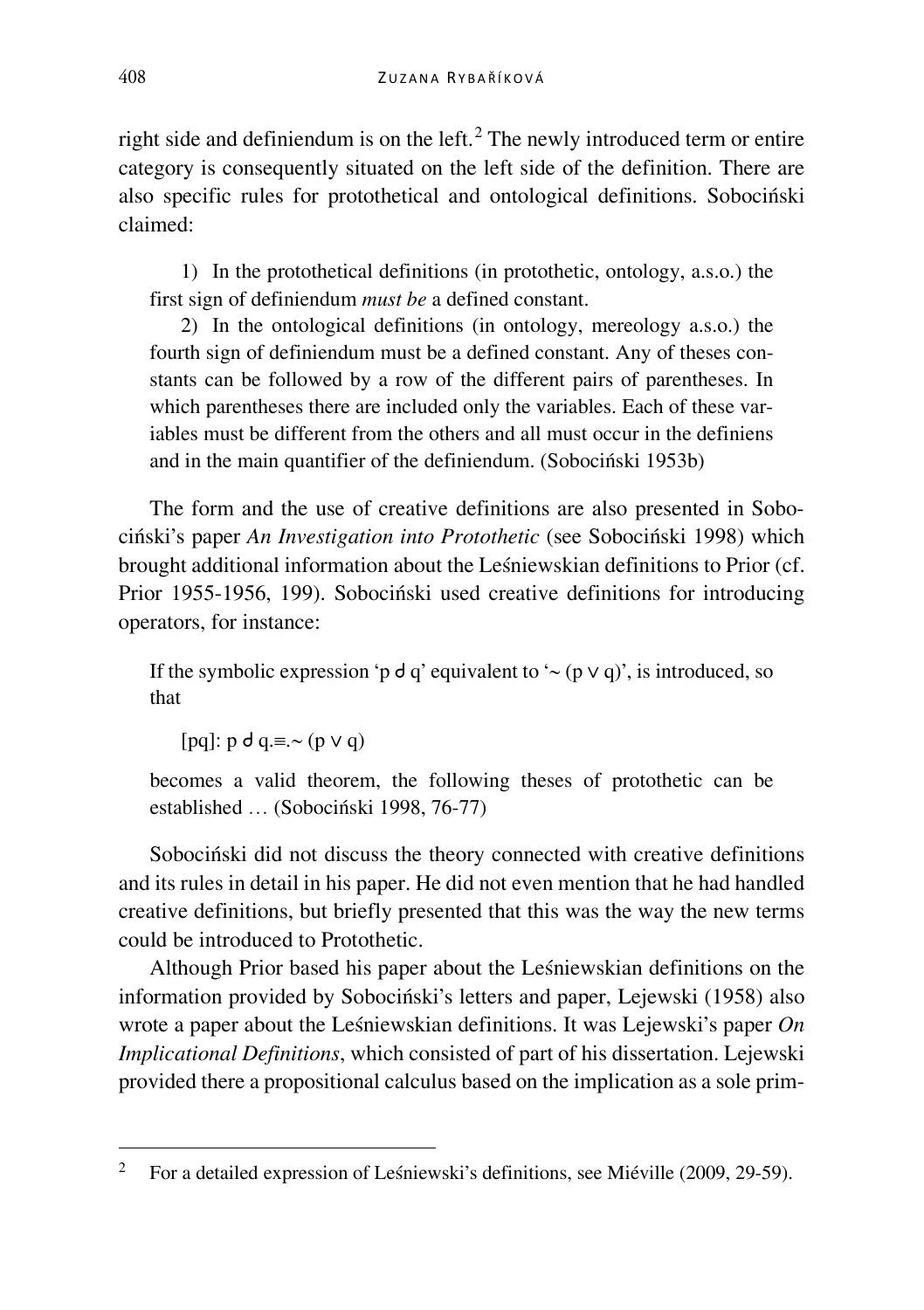itive function by the use of implicational definitions, which have certain features of Leśniewski's creative definitions. $3$  Nonetheless, this paper was published two years after Prior's *Definitions, Rules and Axioms*.

## **2. Definitions, Rules and Axioms**

Prior discussed certain features of Leśniewski's system of logic in several of his papers (see, e.g., Prior 1952; 1953; 1955b; 1957; 1967). There is, however, a paper which deals exclusively with Leśniewski's theory of definitions, *Definitions, Rules and Axioms*. Prior introduced there two examples of the Leśniewskian definition (cf. Prior 1955-1956, 202 and 206).

He discussed the Leśniewskian definition for the first time in Protothetic. He chose the following formula as an example:

 $\forall p \forall q \{(p \land q) \leftrightarrow (\forall \delta \{\delta qp \leftrightarrow [\delta p \ (\forall p \ (p \leftrightarrow p))]\})\}$ 

which is Sobociński's definition of the conjunction. Discussing the form of Leśniewski's definitions, Prior argued that the essence of the theory of definition lies in the form of the definitions, i.e. that variables are bound by a universal quantifier and it is an equivalence. He claimed:

It is, in brief, the theory that definitions are universal equivalences which we lay down in the form of axioms whenever we wish to introduce a new expression. (Prior 1955-1956, 203)

Prior additionally asserted that Leśniewski also suggested the usage of other operators in his definitions, e.g. an equivalence could be replaced by an exclusive disjunction. Prior also reformulated the definition of conjunction by the use of the exclusive disjunction. Although the second form of the definition is far more complicated than the first one, Prior admitted that it is still a permissible variant of Leśniewski's definition of conjunction.

<span id="page-4-0"></span><sup>&</sup>lt;sup>3</sup> They are namely creative and their introduction is limited by rules. In contrast to the Leśniewskian definitions, the primitive operator which is used here is not an equivalence or an exclusive disjunction but an implication (see Lejewski 1958, 189- 193).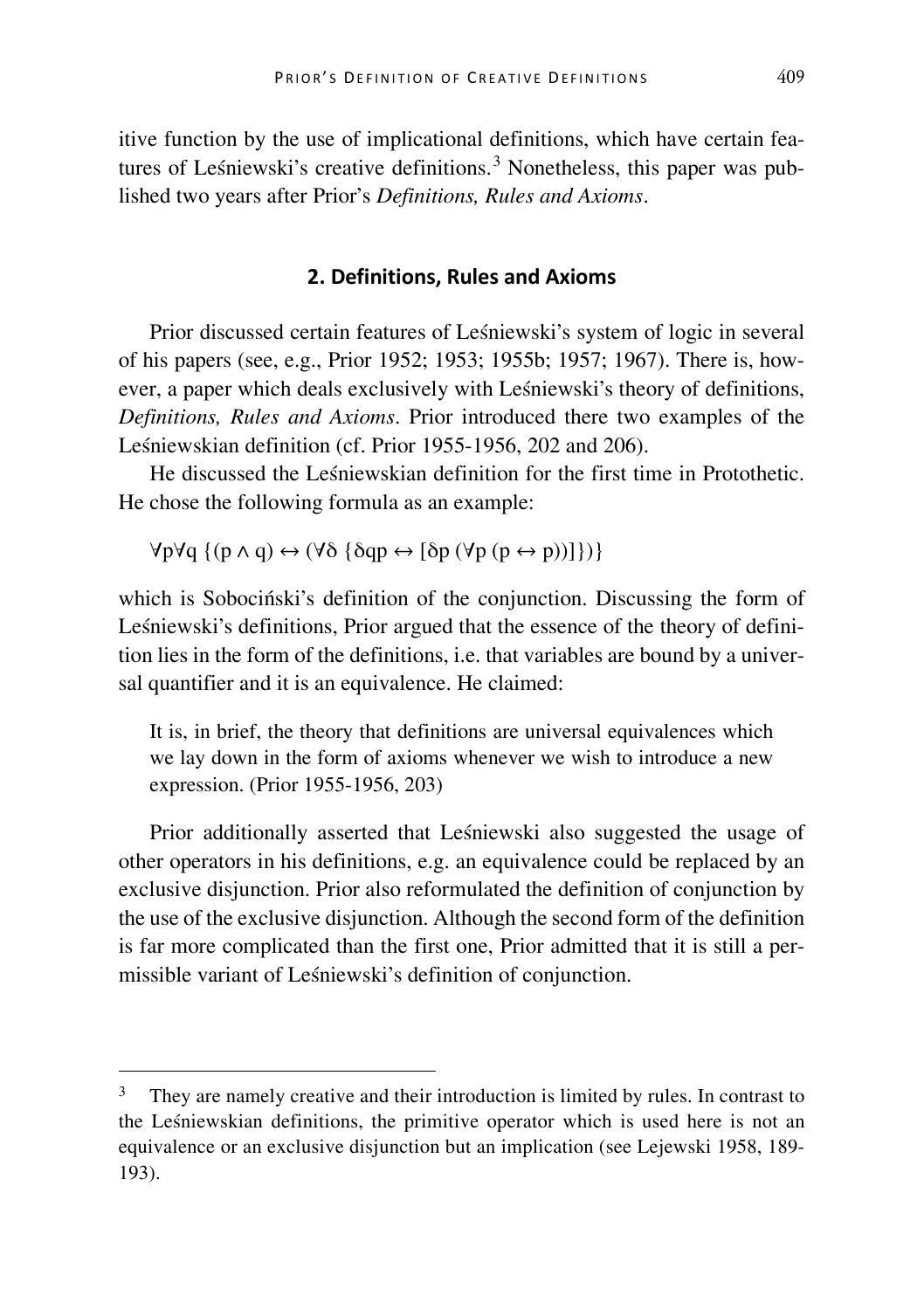He also discussed the ontological definition. Prior introduced the role of creative definitions in Ontology using the example of the formula (cf. Prior 1955-1956, 204-206):

I. For all *a*, *b*, *c* and *d*, if the *c* is an a and the *b* is a *c* and the *d* is a *c*, the *b* is a  $d^4$  $d^4$ 

and maintained that this example is important from a historical point of view since: "This theorem expresses the individualising force of the word '[t]he'" (Prior 1955-1956, 204). One could deduce from this:

II. For all *a*, *b* and *c*, if the *c* is an *a* and the *b* is a *c*, then the *b* is an *a* 

due to the addition of a creative definition:

III. For all *a*, *b* and *c*, the *c* is a star-*ab* if and only if the *c* is an *a* and the *b* is a *c*

Prior (1955-1956, 205) emphasized that formula I cannot be proved from theorem II unless definition III is added, even though neither formula I nor theorem II contain "star-*ab*."

Prior (1955-1956, 207-208) further raised objections to this concept from the Russellian point of view. He initially pointed out that Russellians might have objected that the proper sign used in the definitions should be "=" instead of " $\leftrightarrow$ " and consequently that the Russellian definitions as abbreviations has their place in the theory. They simplified the notation. The Leśniewskian definitions in contrast multiplied axioms. They did not respect the gulf between axioms and definitions and handled it with terms where the meaning was not explained.

Prior demonstrated that the creativeness of definitions can lead to a contradiction. Namely, if "the" is replaced by "every" in the formula III, then the following formula is obtained:

IV. For all *a*, *b*, *c*, every *c* is a star-*ab* if and only if, every *c* is an *a* and every *b* is a *c*. [5](#page-5-1)

<span id="page-5-0"></span><sup>&</sup>lt;sup>4</sup> The numerals of the formulas are different than in Prior's paper. They were changed for the sake of unity in my paper.

<span id="page-5-1"></span><sup>5</sup> The formula was changed in accordance with Prior's corrigenda.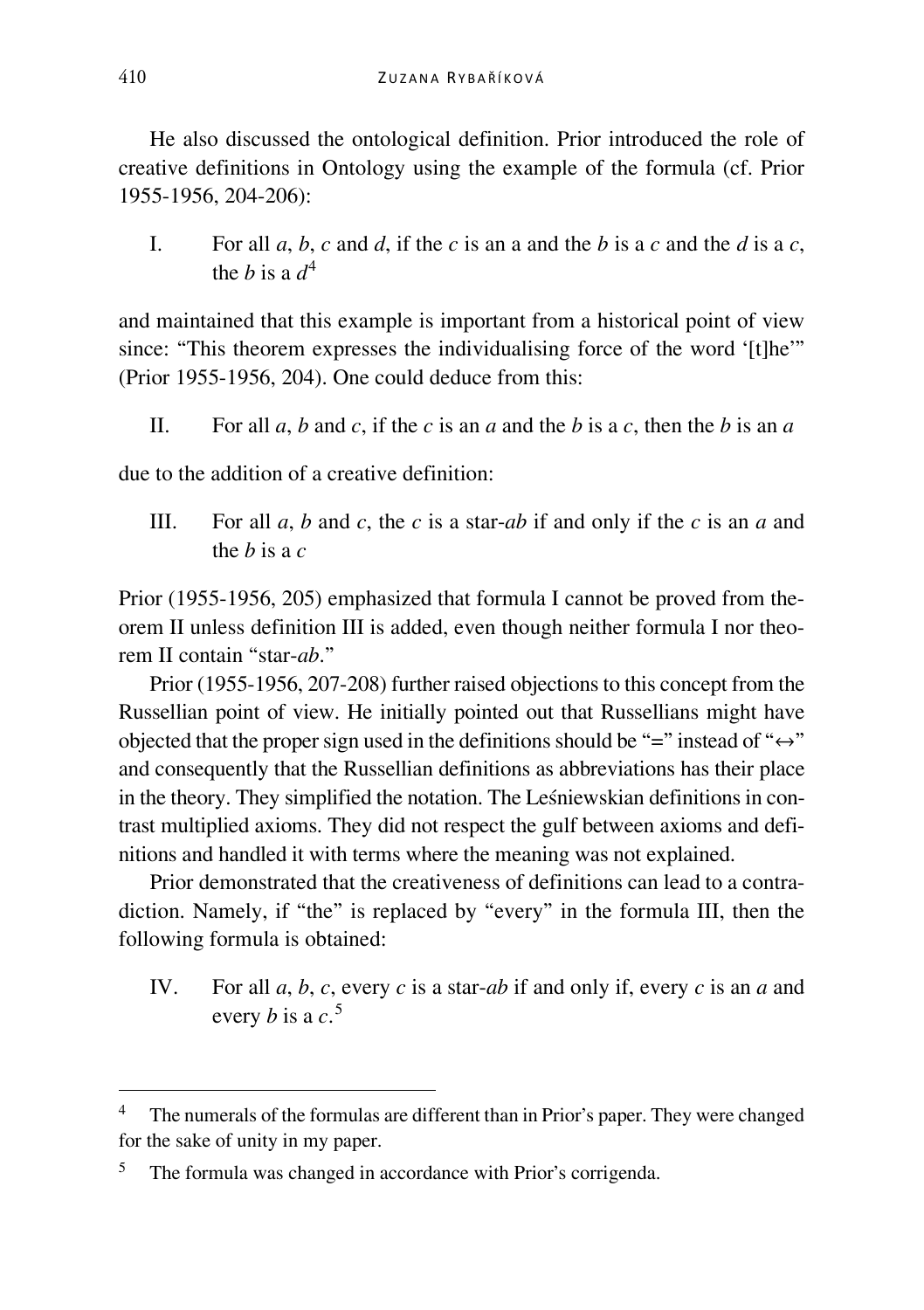This seems to be false in every possible meaning of "star-ab". Prior maintained that it is easy to prove:

V. For no *d* is it the case, that for all *a*, *b* and *c*, every *c* is a *d* if and only if every *c* is an *a* and every *b* is a *c*,

which could be reformulated as:

VI. For every *d* there is some *a*, *b* and *c* such that "Every *c* is a *d*" is not equivalent to "Every *c* is an *a* and every *b* is a *c*."

According to Prior, these three formulas cannot be all true at the same time but V and VI follow from IV and, hence, IV is contradictory.

In response to the Russellian objections, Prior (1955-1956, 208-210) claimed that if the Russellian definitions were to be consistent, they have to be formulated as rules of inference. If the definitions are neither axioms nor the rules of inference, they cannot be consistent with other postulates. This inconsistency could lead to a contradiction, as Prior demonstrated further.

Prior (1955-1956, 211-212) also coped with the objection that the meanings of the terms, which the Leśniewskian definition deals with, were not explained. He asserted that there is no settled procedure to identify the meaning of an expression. This is not just the case of Leśniewskian definitions but also Russellian definitions, axioms and theorems. There is no need, however, for a definition which could entirely cover the meaning. Prior added:

The expressions are then 'defined' in the sense that the logician knows as much about them as he needs to know for his particular purposes; and ordinary definitions 'define' in this sense too. (Prior 1955-1956, 212)

Prior (1955-1956, 214-215) finally formulated two objections, which might arise among Russellian logicians, but which were in all probability Prior's. Firstly, he claimed that in intensional contexts, e.g. by formalizing beliefs, the Russellian type of definition is syntactically stronger than the Leśniewskian. The Russellian definitions are also more flexible in dealing with this context. He had to admit, however, that neither Leśniewski nor Russell favoured intensionality and therefore this objection was not significant for them. Secondly, Prior pointed out that the Leśniewskian definitions are not quite intuitive. Namely, Sobociński's definition of conjunction did not really correspond to the explanation of the word "and" in ordinary language. From a logical point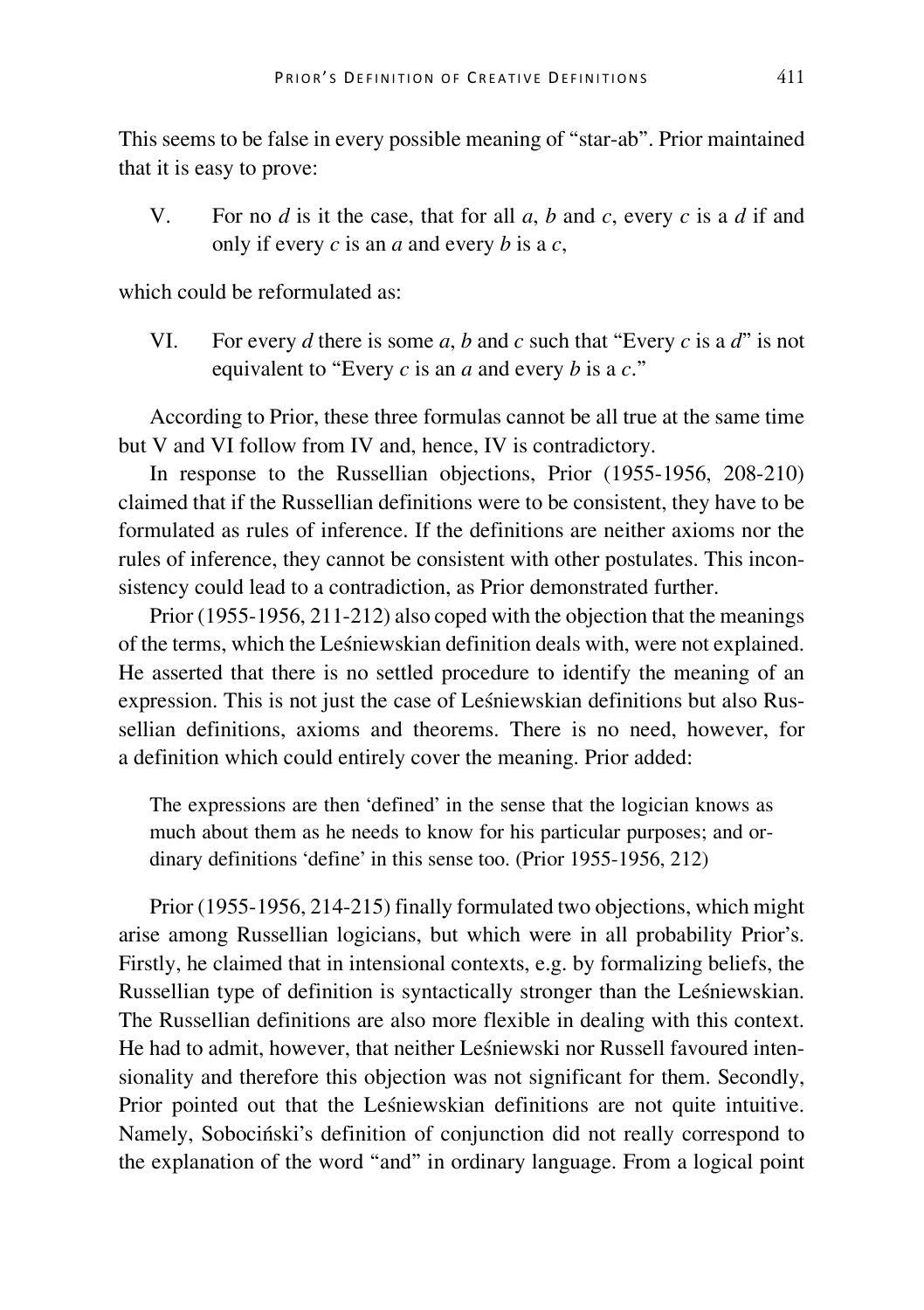of view, the Leśniewskian definition is, however, more informative than Russellian. It guarantees that everything which is provable about

 $\forall \delta$  {δqp ↔ [δp ( $\forall$ p (p ↔ p))]<sup>[6](#page-7-0)</sup>

is also provable about  $p \wedge q$ .

To sum up, Prior attempted to introduce Leśniewskian definitions to Russellian logicians. Although he found certain objections, which could be formulated by Russell's proponents, he seemed to appreciate certain features of the Leśniewskian definitions. Notwithstanding, the two objections, the inconsistency of IV and the disadvantage of the Leśniewskian definitions in intensional logic, were not solved satisfactorily. As will be demonstrated further, Lejewski responded to both of them.

## **3. Lejewski's comment**

Lejewski's comment consists of the commentary part and a friendly critique of Prior. Although it contained a certain criticism, Lejewski seemed to appreciate Prior's paper. The first part was meant to be a supplement to Prior's paper in which he explained features of Leśniewski's definitions, which Prior did not mention but tacitly presupposed. I entitled the second part "a friendly critique", since Lejewski himself introduced it:

The second part includes some criticism which – I am sure – you will find not very difficult to answer. (Lejewski 1956)

Lejewski's introductory objections focused on Prior's example of the Leśniewskian definition in Protothetic. Prior chose Sobociński's definition of conjunction which Sobociński invented as the example after Leśniewski's death. It is consequently based on Sobociński's rather than Leśniewski's theory. As Lejewski stressed:

<span id="page-7-0"></span> <sup>6</sup> This definition has, by no means, a correct form of the Leśniewskian definition, since, in his system of logic, every variable is to be bound (see Woleński 1989, 150). However, it is admissible as a part of previously mentioned formula  $\forall p \forall q \{ (p \land q) \leftrightarrow p \}$  $(\forall \delta \{ \delta qp \leftrightarrow [\delta p (\forall p (p \leftrightarrow p))] \})$ , where all variables are bound.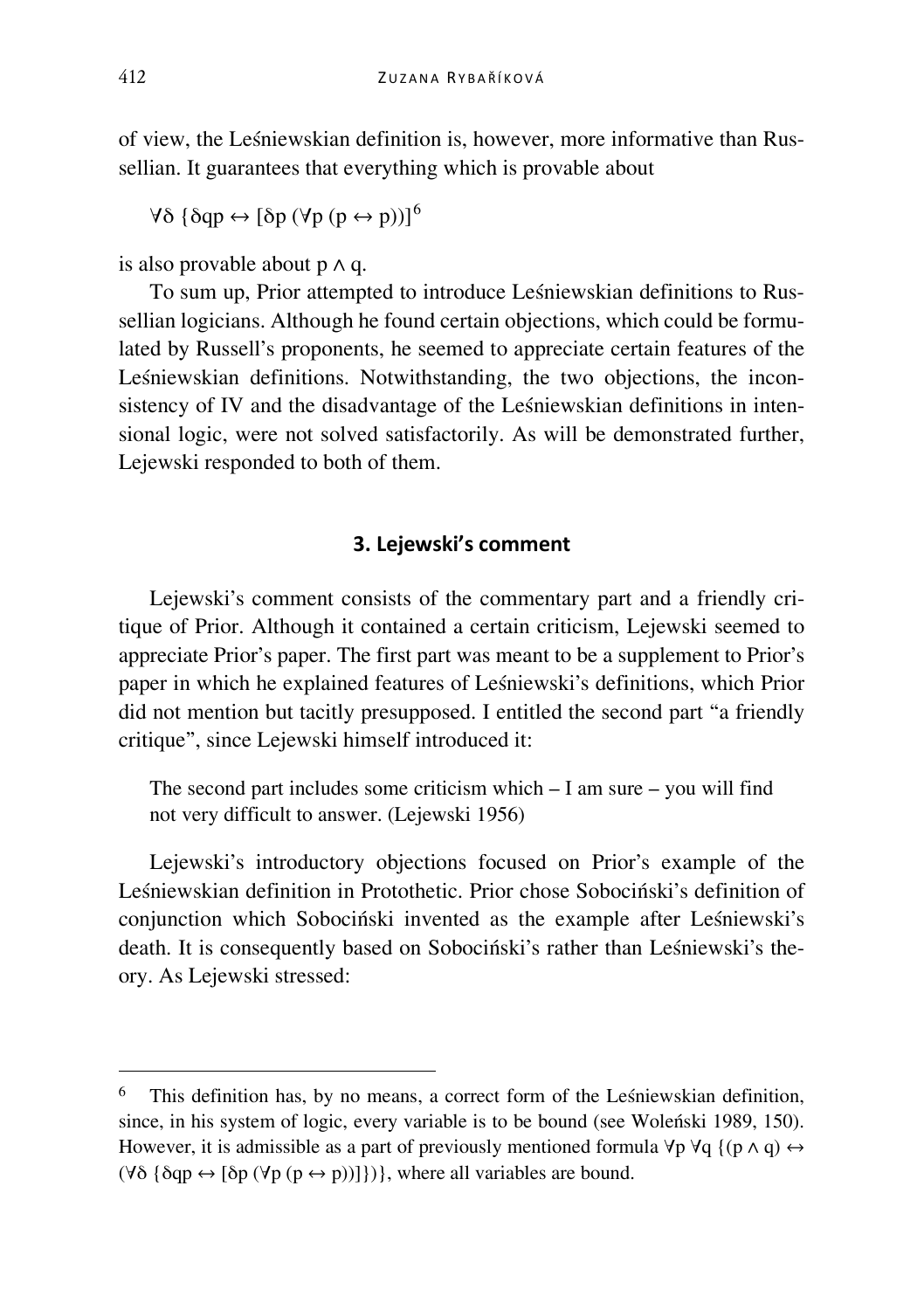His theory allows for definitions such as the one produced by Sobociński but it does not stipulate them. (Lejewski 1956)

Prior (1955-1956, 204) also maintained that the protothetical definitions were the Leśniewskian definitions, but that they were not creative definitions since creative definitions only appeared in Ontology but not in Protothetic. He was mistaken at that point as follows from the previous introduction of creative definitions. He had already encountered creative protothetical definitions in Sobociński's (1998) paper, but since Sobociński did not claim clearly that the system of introducing a new operator, which he used here, were creative definitions, Prior apparently did not recognise them. Lejewski was aware of Prior's mistake and wrote in his answer:

On page 7, Professor Prior says, that 'in general we do not have 'creative' definitions in the pure theory of truth-functions (what Leśniewski called 'protothetic')'. I find it difficult to agree with this statement, because in the systems of protothetic constructed by Leśniewski one begins the deductions from the axioms by introducing definitions, which are required exclusively for their 'creative' properties. (Lejewski 1956)

It is not clear, however, why Prior maintained that there are no creative definitions in Protothetic. This claim has no support in Sobociński's papers or his letters. Sobociński in contrast introduces ontological as well as protothetical definitions. Prior might have been misled by the fact that Sobociński (e.g. 1953a), while introducing the Leśniewskian definition in Protothetic, did not write directly that they were "creative". He also did not write that they were not.

Another comment concerns a different understanding of definitions in Leśniewski's and Russell's systems of logic. Lejewski pointed out that the Leśniewskian definitions are meant to be definitions only within specific theory – there is nothing there as a definition in the absolute sense of the word. In addition, the formula which is a definition in one system could only be a theorem in another, or in a different stage of the same system. Prior's objections in the sense of intensional logic do not consequently entirely fit with the Leśniewskian definition. Leśniewski's system of logic was strictly extensional.

Lejewski additionally stressed that V and VI could not be obtained from IV. He demonstrated that V and VI are empirical statements. He specifically maintained that from Prior's formulas the formula: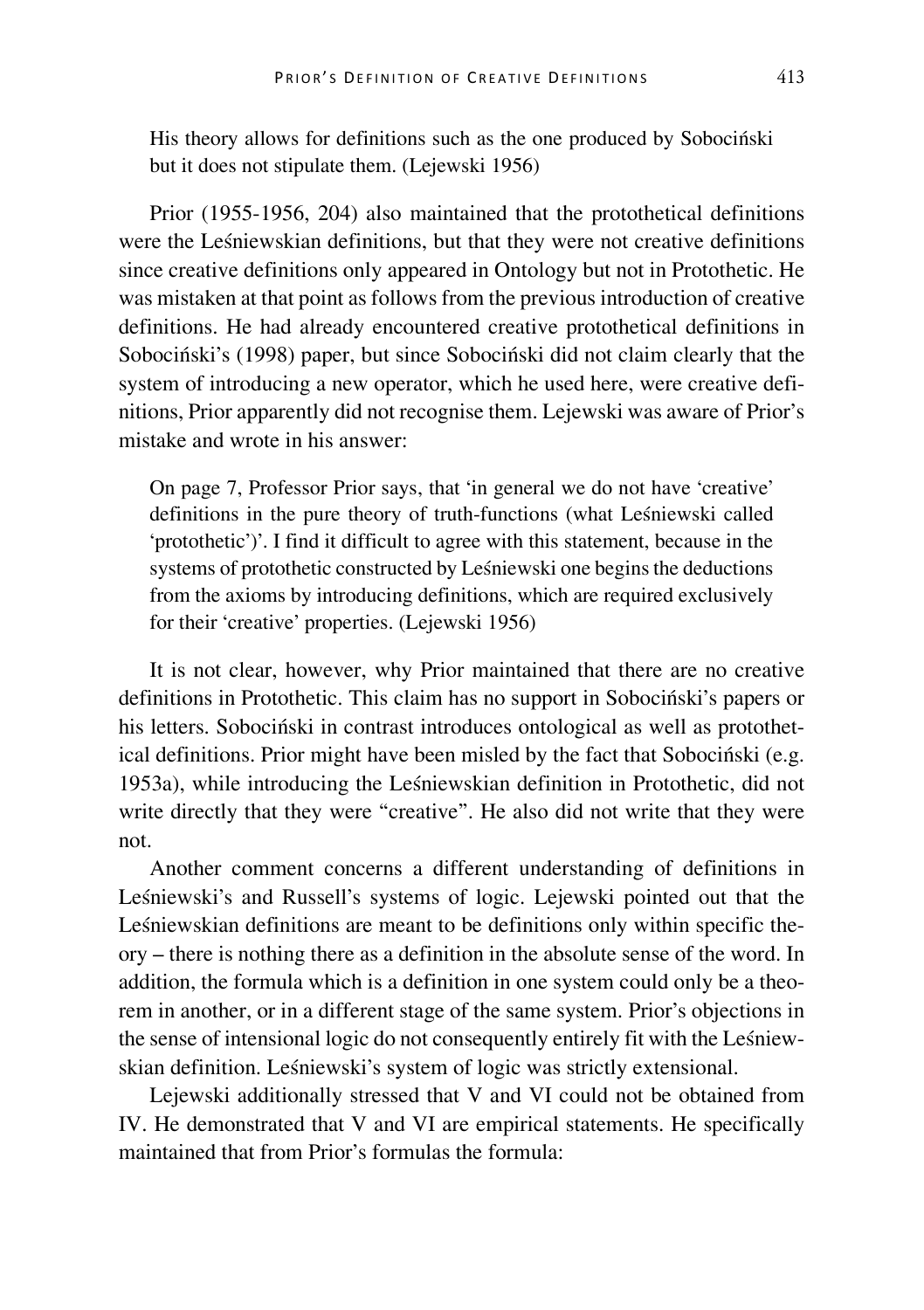VII. for all *d*, for some *a*, *b*, and *c*, it is not the case that (every *c* is a *d* if and only if (every *c* is an *a* and every *b* is a *c*))

could be obtained which is equivalent to

VIII. for some *a* and *b*, it is not the case that every *a* is a *b*

This statement is empirical and hence cannot be demonstrated in a system of logic. Statement IV, which Prior consequently criticised in his paper, was not inconsistent.

As a reaction to Lejewski's letter, Prior coped with two major objections in one page which preceded the entire paper. He admitted that protothetical definitions are also creative and suggested another statement which could demonstrate the inconsistency of Leśniewskian definitions. This statement was also, however, not in accordance with Leśniewski's Ontology, as Ontology did not assure the accessibility of empty terms. Therefore, even a reformulated proof did not actually harm the Leśniewskian definitions. Everything added to the paper is actually regularly overlooked regardless of how important a part of the paper it is. This page was not consequently included in the reprint of the paper in the book *Papers from Logics and Ethics* (see Prior 1976, 39-55).

## **4. Conclusion**

When dealing with Leśniewskian definitions, Prior demonstrated a great deal of courage since those differed considerably from Russell's definitions, which he was more familiar with. Although it provoked Lejewski's detailed comment, Prior's mistakes were easy to correct as Lejewski had also predicted. They were mostly caused by combining Leśniewski's theory with Sobociński's later inventions and by the fact that Sobociński did not explain certain features of Leśniewski's theory to Prior which might have seemed trivial to him.

Among the objections which Prior formulated against Leśniewskian definitions, the one which neither Leśniewski nor Russell would have supplied, appeared to be crucial. From the publication of the paper *Definitions, Rules and Axioms* up to his death, Prior primarily worked with intensional logic. Leśniewski's system of logic is extensional and his definitions were adapted to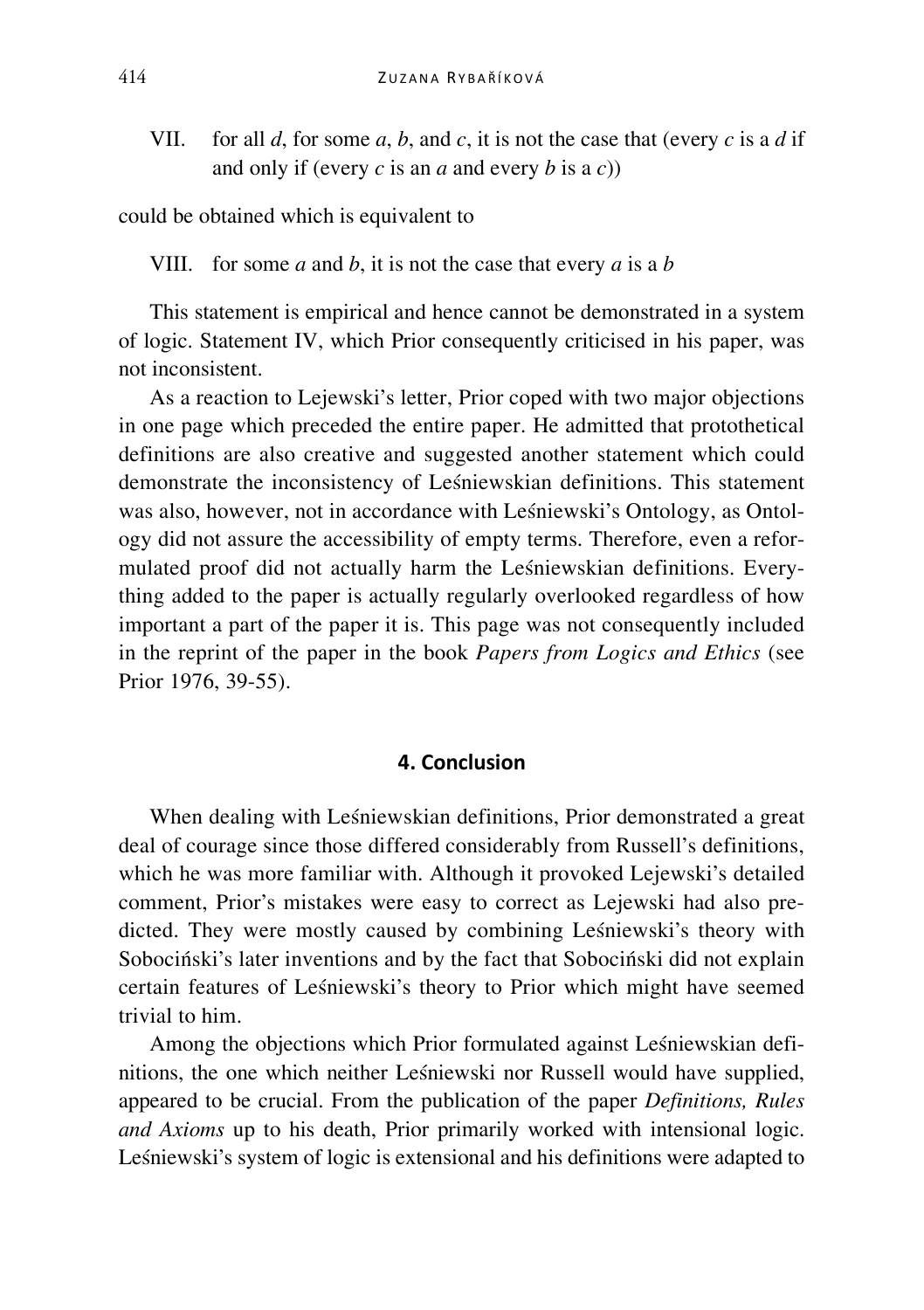this purpose. As Prior stressed, they are disadvantageous in intensional logic. Prior did not consequently make substantial use or discuss Leśniewskian definitions further. Notwithstanding, he did not abandon Leśniewski's logic entirely.

#### Acknowledgments

I am grateful to professor Jan Štěpán and to two anonymous reviewers for their comments on the previous version of this paper. This work was supported by the project "Historical Solutions of Contemporary Philosophical Problems"; No. IGA\_FF\_2015\_004 of Palacký University.

#### References

- LEJEWSKI, C. (1956): *Letter from 23. 5. 1956 to A. N. Prior*. Unpublished manuscript stored in the Bodleian Library.
- LEJEWSKI, C. (1958): On Implicational Definitions. *Studia Logica* 8, 189-205.
- ŁUKASIEWICZ,J. L. (1953): *Letter from 2. 5. 1953 to A. N. Prior*. Unpublished manuscript stored in the Bodleian Library.
- MIÉVILLE, D. (2009): *Introduction à l'oeuvre de S. Lesniewski: Fascicule 2: L'ontologie*. Neuchâtel: Centre de Recherches Sémiologiques Université de Neuchâtel.
- PRIOR, A. N. (1952): Łukasiewicz's Symbolic logic. *Australian Journal of Philosophy* 30, 33-46.
- PRIOR, A. N. (1953): On Propositions Neither Necessary Nor Impossible. *Journal of Symbolic Logic* 18, 105-108.
- PRIOR, A. N. (1955a): Diodoran Modalities. *The Philosophical Quarterly* 5, 205-213.
- PRIOR, A. N. (1955b): English and Ontology. *British Journal for the Philosophy of Science*, 6, 64-65.
- PRIOR, A. N. (1955-1956): Definitions, Rules and Axioms*. Proceedings of the Aristotelian Society* 56, 199-216.
- PRIOR, A. N. (1957): *Time and Modality.* Oxford: Clarendon Press.
- PRIOR, A. N. (1967): *Past, Present and Future.* Oxford: Clarendon Press.
- PRIOR, A. N. (1976): Definitions, Rules and Axioms. In: *Papers in Logic and Ethics*. Geach, P. T. and Kenny, A. J. P. (eds.), London: Duckworth, 39-55.
- RICKEY, F. (1975): Creative Definitions in Propositional Calculi. *Notre Dame Journal of Formal Logic* 14, 273-293.
- SOBOCIŃSKI, B. (1953a): *Letter from 16. 9. 1953 to A. N. Prior*. Unpublished manuscript stored in the Bodleian Library.